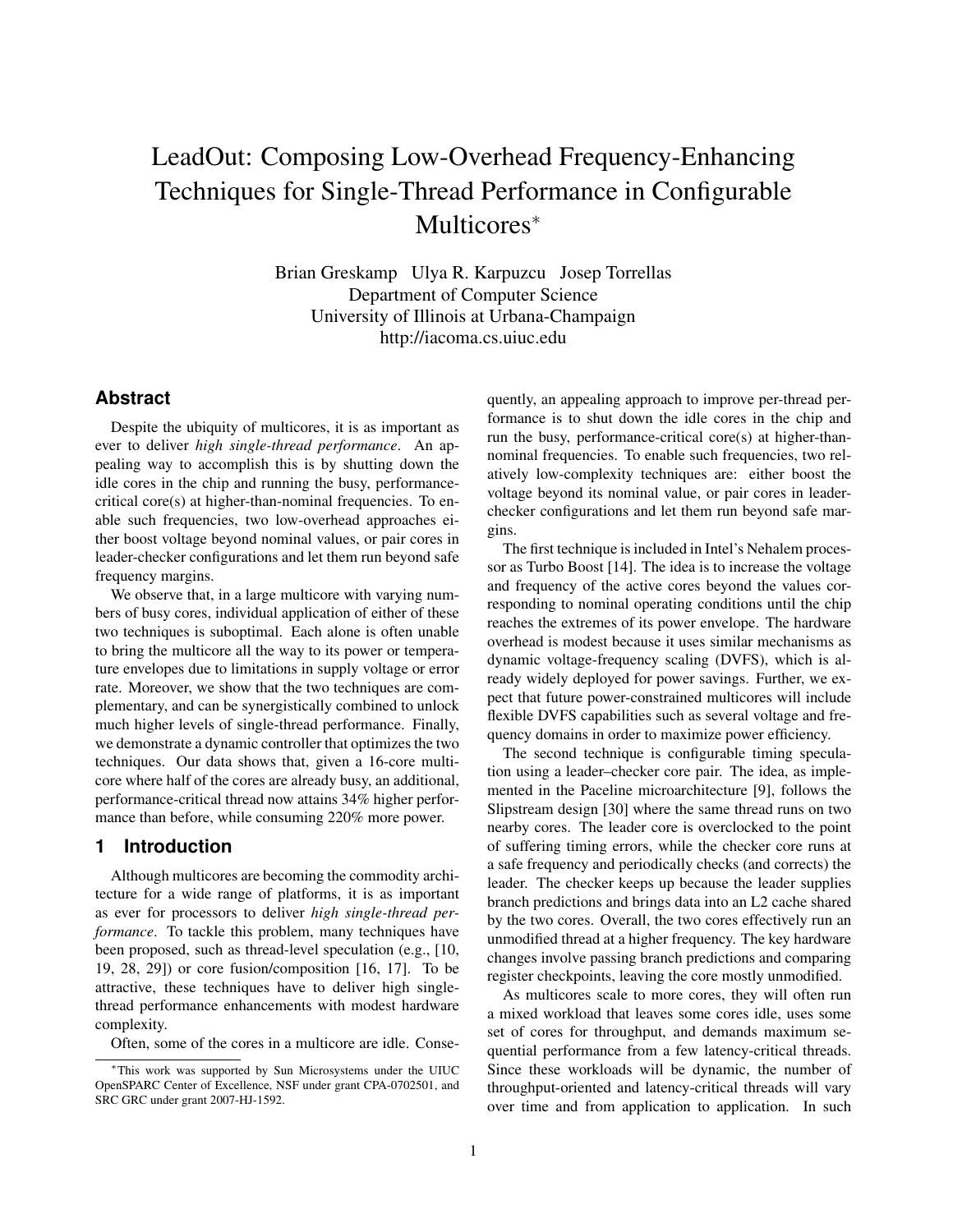an environment, this paper observes that individual application of either voltage–frequency boosting or leader– checker execution is suboptimal. Alone, neither technique will be able to consistently bring the multicore to the extremes of its power envelope or to its limit temperature. Instead, each individual technique will be limited by other factors, such as the maximum supply voltage (beyond which reliability suffers) or maximum error rate (beyond which performance drops due to frequent recovery), leaving some of the available power and temperature headroom untapped.

This paper shows that the two techniques are in fact orthogonal and can combine synergistically to unlock much higher levels of single-thread performance than either can alone. Moreover, we demonstrate a dynamic controller that optimizes the two techniques. Under a variety of loading conditions, the two techniques together bring the multicore to the extremes of its power and temperature envelope.

Finally, this paper evaluates the controlled combination of these techniques on a 16-core configurable multicore where each core has its own voltage and frequency domain. Our results show that, when half of the cores are busy and the goal is to optimize an additional, performance-critical thread, combining these techniques enables the thread to attain 34% higher performance than it had before, while consuming 220% more power. Moreover, the configurability of the proposed multicore enables similar gains under various load conditions.

This paper is organized as follows: Section 2 gives a background; Section 3 shows that the two techniques for single-thread performance are synergistic; Section 4 describes a practical control system to manage the techniques; Sections 5 and 6 evaluate the system; and Section 7 discusses related work.

## **2 Background**

This section reviews the two techniques to support higher-than-nominal frequency.

## **2.1 Boosting Voltage Beyond Nominal Point**

The Intel Core i7 ("Nehalem") processor introduces the Intel Turbo Boost technology, where both supply voltage  $(V_{dd})$  and frequency (*f*) are increased when high performance is desired [14]. To support this feature, the processor includes sensors and an on-chip controller that continuously monitors the power and temperature in the chip.

When the operating system requests performance state P0 (highest performance) for one or more cores and places other cores into an inactive state, the on-chip controller transparently attempts to scale up  $V_{dd}$  and  $f$  on the active cores. As long as the on-chip sensors report safe conditions, the controller increases the frequency in steps of 133.33 MHz with a corresponding voltage increase. The maximum frequency increase (maximum number of steps)

is determined by the number of inactive cores. If, at any time, the power and temperature conditions reach unsafe values, the hardware automatically decreases  $V_{dd}$  and  $f$  one 133.33 MHz step.

Note that in Intel's Turbo Boost, all active cores increase and decrease  $V_{dd}$  and  $f$  at the same time. In this paper, we use a more advanced design where each core can change its  $V_{dd}$  and *f* independently of the other cores. Per-core voltage domains can be implemented with multiple on-die [18] or external regulators. Current systems already include percore frequency domains [6].

## **2.2 Leader–Checker Core Pairing**

In a leader-checker microarchitecture with timing speculation such as Paceline, cores arranged as pairs (usually two cores at close physical proximity) run the exact same thread [9]. One of the cores (*Leader*) is overclocked to the point of suffering occasional timing errors. The other core (*Checker*) runs at a safe clock frequency. The leader remains ahead of the checker, and by bringing data into the L2 cache that it shares with the checker, it prefetches for the checker — although its updates are prevented from reaching the L2 cache. Moreover, it also passes branch outcomes to the checker through a link called the Branch Queue (BQ), giving the checker near-perfect branch prediction. As a result, the checker keeps up with the accelerated leader. The net effect is that the thread executes faster than on a single base core. This idea is a variant of Slipstream [30], where the leader was faster (and incorrect) because it skipped some instructions.

To ensure correctness, there is hardware that periodically compares the architectural states in the two cores and recovers on a mismatch. Specifically, each core has logic that takes periodic register checkpoints and generates a hashed signature for each checkpoint. Then, there is a shared Validation Queue (VQ) that collects the signatures from the two cores and compares them. If there is a mismatch, a register checkpoint from the checker is copied to the leader.

As it executes, the overclocked leader dissipates higher power than a base core. Meanwhile, the checker leverages the branch outcomes and prefetches from the leader, executing far fewer wrong-path instructions and suffering fewer L2 misses. Together, the leader–checker pair dissipates only slighly more total power than two base cores. To manage the thermal imbalance that results from overclocking the leader, the two cores periodically alternate the leader position. Note that although the leader and checker cores redundantly execute the same thread, they do not execute in lock-step. Moreover, the cores can sever their Branch and Validation Queue links at any time and run different threads in *uncoupled* mode.

Figure 1(a) shows a typical curve of error rate (labeled  $P<sub>E</sub>$  for probability of error) versus *f* for a core, where point *A* denotes the nominal operating point. As the core *f* increases from its nominal value  $f_0$ , first the guardband is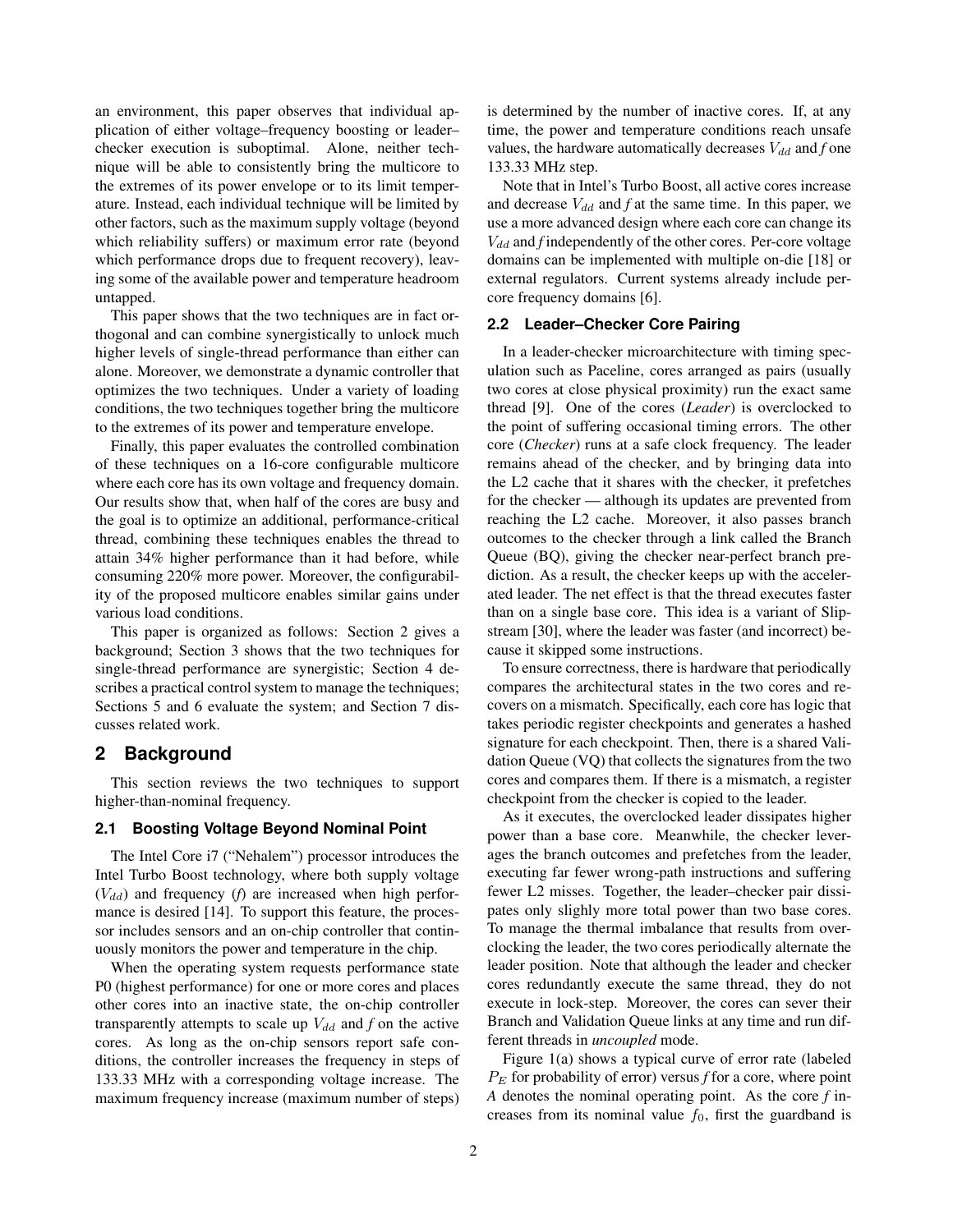

Figure 1: Qualitative depiction of increases in processor *f* when the *VBoost* and *LeadCheck* techniques are applied.

consumed and there are no errors. Once the guardband is exhausted,  $P_E$  starts increasing, first slowly, then rapidly. In these architectures, the optimal performance point is found when the leader runs at a  $f$  with a small  $P_E$  (point *B* in Figure 1(b)). For higher *f*, recovery costs negate any performance gains.

## **3 The Two Techniques are Complementary & Synergistic**

A key novel insight of this paper is that the two techniques described are complementary and synergistic, multiplying their speedups on single-thread performance.

#### **3.1 Characterizing Power Consumption**

We call the techniques described in Sections 2.1 and 2.2 *VBoost* and *LeadCheck*, respectively. Of the two techniques, *VBoost* is simpler to implement. While *LeadCheck* is harder to build than *VBoost*, it entails fewer changes to the core than other major microarchitectural techniques for single-thread performance — such as thread-level speculation, core fusion/composition, or very wide superscalars. *LeadCheck* requires only the addition of a branch queue and validation/checkpointing logic. These are concentrated in the fetch and retire stages, where they are unlikely to affect critical paths.

Our goal is to apply these two techniques to threads that demand single-thread performance until the cores reach their maximum allowed power  $(P_{max})$  or temperature  $(T_{max})$ . These techniques have different power behaviors. Per-core power (and, therefore, temperature) increases faster with *VBoost* than with *LeadCheck*. This arises from the fact that *VBoost* increases both  $V_{dd}$  and *f*, while *LeadCheck* only increases *f*. We can see this from the formulae for static power due to leakage ( $P_{leak}$  in Equation 6), dynamic power ( $P_{dyn}$  in Equation 5), and logic gate delay [23]  $(T_q$  in Equation 3).

$$
V_t = V_{t0} + K_{temp} (T - T_0) + K_{DIBL} (V_{dd} - V_{dd0}) (1)
$$

$$
\mu \propto T^{-1.5} \quad (2) \qquad T_g \propto \frac{V_{dd} L_{eff}}{\mu (V_{dd} - V_t)^{\alpha}} \quad (3)
$$

$$
I_{leak} \propto \frac{\mu}{L_{eff}} T^2 e^{-q V_t/(k T n)}
$$
 (4)

 $P_{dyn} \propto C V_{dd}^2 f$  (5)  $P_{leak} = V_{dd} I_{leak}$  (6)

As *VBoost* increases  $V_{dd}$ , both  $P_{dyn}$  and  $P_{leak}$  increase rapidly. Indeed,  $P_{leak}$  depends directly on  $V_{dd}$  (Equation 6) and, through  $I_{leak}$  (Equation 4), exponentially on  $V_{dd}$  (since  $V_t$  is a function of  $V_{dd}$  in Equation 1). Meanwhile,  $P_{dyn}$  has a quadratic dependence on  $V_{dd}$  (Equation 5) and a linear dependence on  $f$  (which itself depends on  $V_{dd}$ ).

In general, when speeding up a single thread with either of these techniques, *VBoost* will reach power or temperature constraints at lower frequencies than *LeadCheck* — assuming that no other constraint limits the frequency increase earlier. One way to improve the effectiveness of *VBoost* is to add activity migration [11], which moves the thread among two available cores to reduce the formation of hotspots. We call the combination of *VBoost* and migration *VBo+Mig*.

### **3.2 Composing the Techniques**

The two techniques are complementary because, in principle, the application of each one is limited by a different constraint. Specifically, suppose that we have as much power and temperature headroom as we want and use one of the techniques to gradually increase the frequency of a core. If we apply *LeadCheck*, the limiting factor will be the value of the error rate  $P_{Emax}$  beyond which the performance begins to drop because of the frequency of error recovery. Instead, if we apply *VBoost*, the limiting factor will be the value of the process maximum supply voltage  $(V_{ddmax})$ , beyond which the devices become unreliable.

Pictorially, this is shown in Figure 1. Figure 1(a) shows a typical  $P_E$  versus  $f$  curve for a core. The core works at *f*=*A*. If we apply *LeadCheck*, we eliminate the guardband and even allow the processor to tolerate some errors. We work at *f*=*B* in Figure 1(b), and accomplish an *f* increase of  $\Delta f_L$ . Instead, if we apply *VBoost* alone, the entire  $P_E$ versus  $f$  curve shifts to the right — while changing its slope in some way. Figure 1(c) shows that the processor can now work at  $f = C$  while still respecting the guardband. We have obtained an *f* increase of  $\Delta f_B$ . Finally, if we combine both *VBoost* and *LeadCheck*, we still have the same curve as Figure 1(c) but, as shown in Figure 1(d), we eliminate the guardband and tolerate some timing errors to operate at *f*=*D* for an *f* increase of  $\Delta f_{L\&B}$ .

In practice, the core may reach its power or temperature limits before the two techniques are applied to their full ex-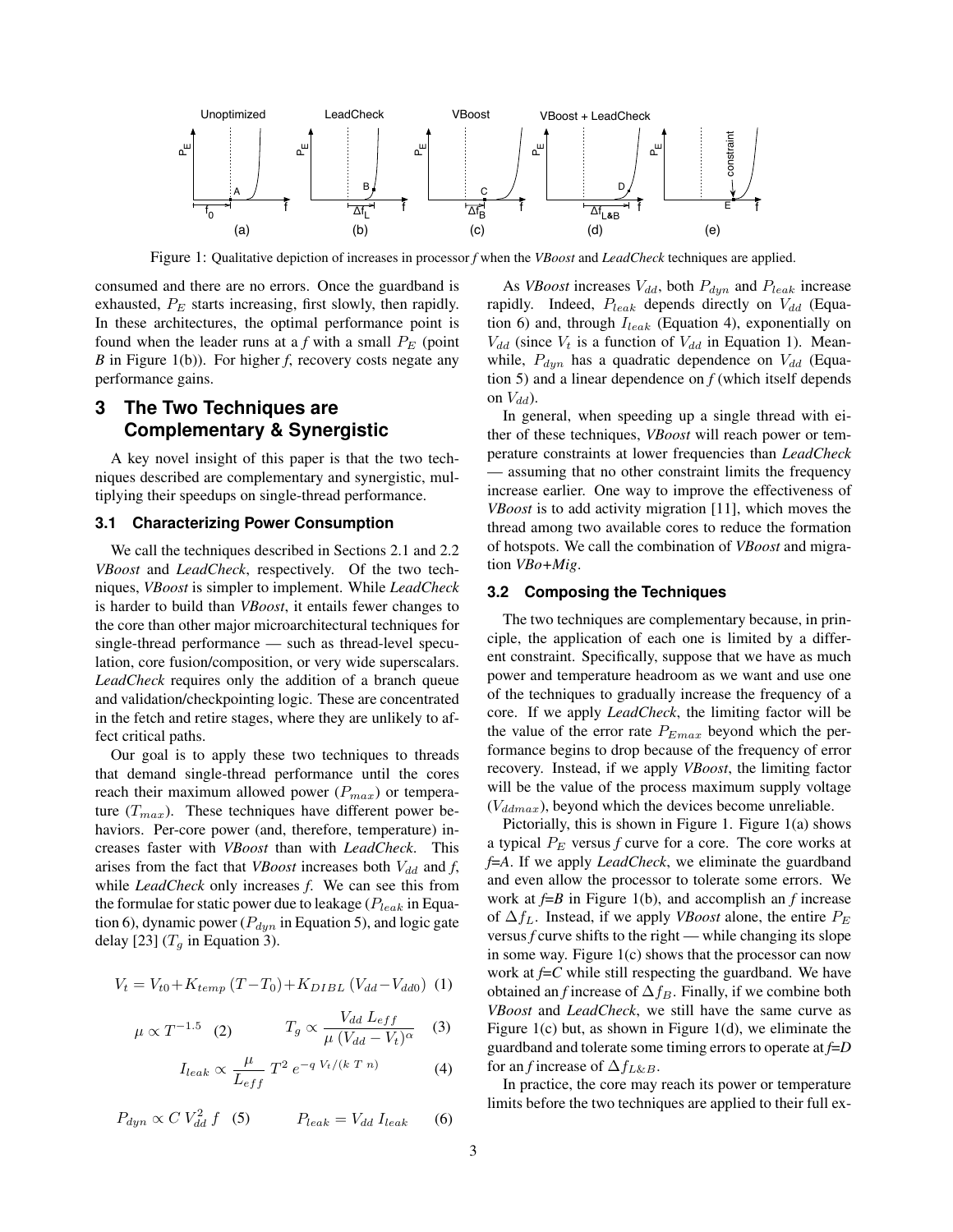|                    |     | <b>Bounding Constraints</b> |     |                     |     |              |               |                   |
|--------------------|-----|-----------------------------|-----|---------------------|-----|--------------|---------------|-------------------|
| Regime             |     | LeadCheck alone             |     | <i>VBoost</i> alone |     | $VBo+LC$     | Gain from     | Multicore Loading |
|                    | T/P | $P_E$                       | T/P | $V_{dd}$            | T/P | $V_{dd}/P_E$ | Combining?    | Condition         |
| <b>Individual</b>  |     |                             |     |                     |     |              |               |                   |
|                    |     |                             |     |                     |     |              | Very Unlikely | Very High         |
| Synergistic        |     |                             |     |                     |     |              | Likely        | High to Moderate  |
|                    |     |                             |     |                     |     |              |               |                   |
| <b>Unfulfilled</b> |     |                             |     |                     |     |              | Definitely    | Low               |

Table 1: Multicore constraint regimes. *T/P* stands for temperature or power.

tent. Figure 1(e) shows such a case where the *f* reaches only *E*. Note that the core running the critical thread reaches the temperature or power constraint sooner or later depending on the load in the rest of the multicore. Specifically, if the load is high, the temperature of the chip and, therefore, of the core is higher to start with. Moreover, a higher temperature induces higher leakage power, reducing the room to Pmax. Overall, we define three operational *regimes*, as shown in Table 1.

In the *Individual* regime, the application of *LeadCheck* alone is sufficient to bring the core to its temperature or power limit (*T/P* in the table). The combination of the two techniques — which we refer to as *VBo+LC* — should not deliver further gains. This is because the voltage of the *LeadCheck* cores cannot be increased now without violating *T/P* constraints (as shown in the first row for *Individual* of Table 1). Alternatively, if we started with a *VBoost* configuration bounded by  $V_{dd}$  and applied *LeadCheck*, we could not get to a frequency higher than that of *LeadCheck* alone without violating *T/P* constraints (second row for *Individual* of Table 1). In general, this regime has a higher chance to occur when the rest of the chip is heavily loaded, since the other active cores generate a background of high temperature that reduces the room to  $T_{max}$  and  $P_{max}$  for the performance-critical core(s).

In the *Synergistic* regime, *LeadCheck* alone does not bring the core to its *T/P* limits. Instead, it reaches the maximum timing error rate first  $(P_E$  in the table). However, the application of both techniques together does bring the core to its *T/P* limits. In this regime, the combination of techniques is likely to deliver gains. In Section 6 we show that this regime dominates when the chip is under high to moderate load.

Finally, in the *Unfulfilled* regime, even when both techniques are applied together, the processor reaches the maximum supply voltage  $(V_{dd})$  and limiting timing error rate  $(P_E)$  before arriving at the *T*/*P* constraint. In this case, the combination of techniques delivers gains, but there is power available for per-thread performance improvement that goes unused and could be spent on additional techniques if they were available. In Section 6 we demonstrate that this regime is common in lightly-loaded multicores.

## **3.3 A Configurable Multicore**

To take advantage of these techniques, we propose the configurable multicore of Figure 2. To support *LeadCheck*, cores are grouped in pairs, where two cores share an L2 cache. The two cores also have a communication link for passing branch predictions from leader to the checker, and for comparing the hashed register checkpoints. When throughput matters, the two cores are decoupled; when *LeadCheck* is used to enhance single-thread performance, the cores are coupled and run the same thread, periodically swapping leader and checker roles.



Figure 2: Core (left) and die (right) floorplan of the configurable multicore in 32-nm technology.

To support *VBoost* and *VBo+Mig*, each processor has its own *V* and *f* domain. When single-thread performance matters, the core's *V* and *f* are ramped up. Under *VBo+Mig*, the thread bounces between the core and its neighbor to equalize *T*. In this case, each of the two cores oscillates between a high-*V* and *f* mode and a shut-down mode. While we could migrate the thread to a remote core, the benefits of a shared cache more than compensate for the slightly higher *T* resulting from lateral heat conduction between the adjacent cores.

The configurable multicore operates as follows. At any time, there are *R* threads where throughput matters and *S* threads where single-thread performance is paramount. The multicore can assign each of the *S* threads either to a single core using *VBoost*, or to a core pair using *VBo+Mig*, *LeadCheck*, or *VBo+LC* (which is *VBoost* plus *LeadCheck*) — the decision is made by an optimizing controller. The *R* threads run normally on remaining cores, and any unused cores are shut down. As the load (*R*, *S*) changes, the controller reconfigures the mode,  $f$ , and  $V_{dd}$  of each core to maximize overall performance.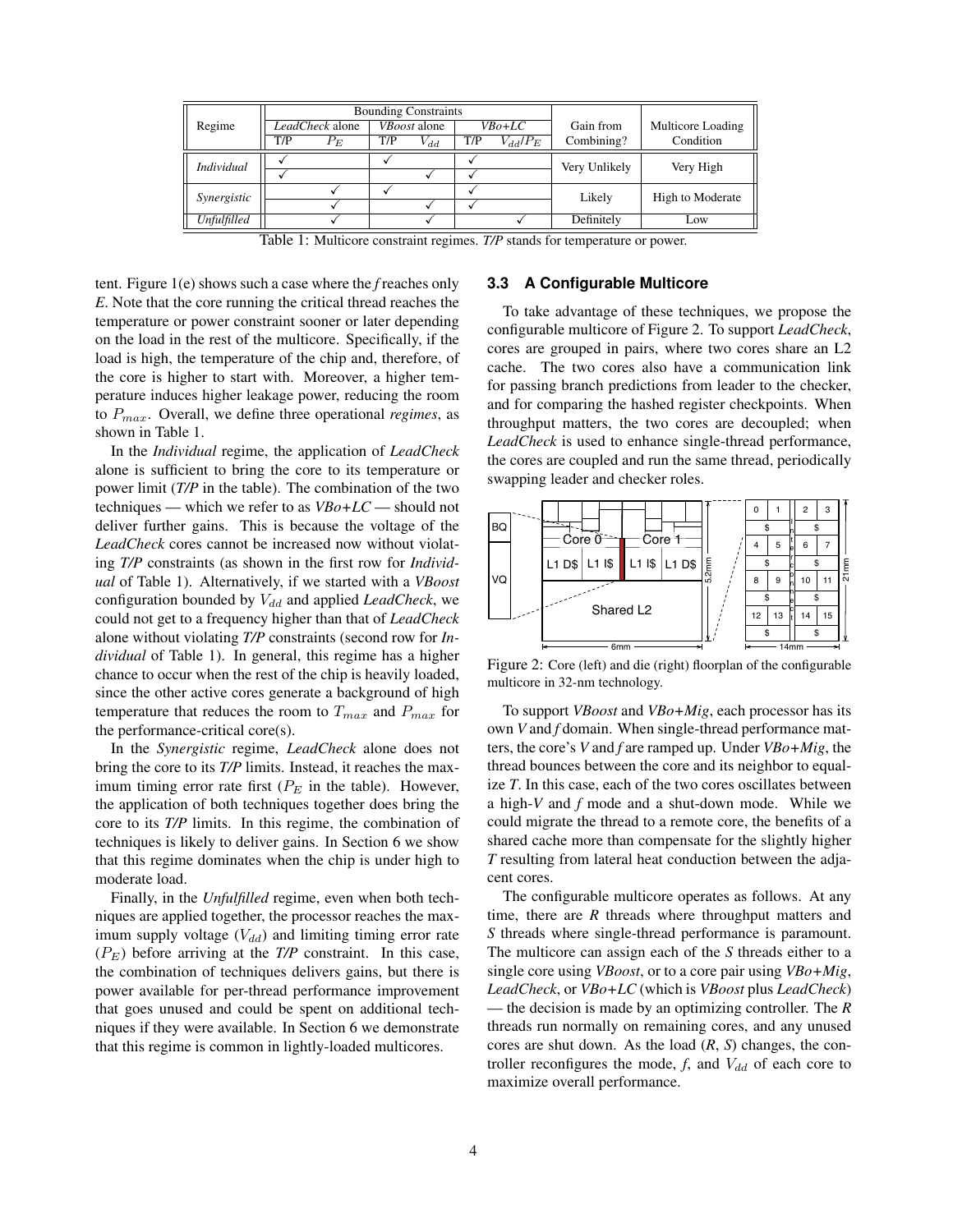## **4 Dynamic Controller Design**

To manage the configurability of the multicore, we design a hierarchical dynamic controller that runs in software. In this section, we formulate the problem, present the perthread controllers, and finally present the global controller.

#### **4.1 Problem Formulation**

Our goal is to maximize the speed of the *S* threads, which are performance-critical. We do this by consuming all the power and thermal headroom available in the cores that run them. To ensure reliable operation, we must respect two constraints: the per-core power consumption must be less than  $P_{max}$ , and the hottest point in the core must have a temperature less than  $T_{max}$ . Additionally, to simplify the control, when using the *LeadCheck* technique, the timing error rate  $P_E$  is constrained to be less than  $P_{Emax} = 10^{-5}$ . It can be shown that this number is very close to the breakeven point where the extra performance and time to recover from errors cancel each other. Note that we use per-core constraints rather than chip-wide ones because our hardware has independent per-core power grids and supplies, with no sharing of the current load between cores.

In this environment, we propose a thread controller in software per *S* thread (which may control one or two cores, depending on the technique used), and a simple global controller also in software that oversees the thread controllers. The inputs and outputs of each thread controller are:

Inputs: The controller reads a power and a temperature sensor in the core (or each of the two cores) that it controls. This is like the Intel Foxton [20] controller. Additionally, if it controls two cores running in leader-checker mode, it reads two other sensors. The first one is a counter with the rate of checkpoint rollbacks observed — which gives the error rate  $P_E$ . The second one is the average occupancy of the leader-checker coupling queues — which gives an indication of whether the checker is falling behind the leader.

Outputs: The controller sets the voltage and frequency of the core (or each of the two cores) that it controls. We assume that *V* and *f* can be modified arbitrarily at every control interval (1 ms) with a minimum granularity of 10 mV and 100 MHz, respectively. The controller also sets the microarchitectural configuration in the cores (*VBoost*, *VBo+Mig*, *LeadCheck*, *VBo+LC*, or none).

#### **4.2 Thread Controllers**

A thread controller is implemented with two software modules: the *f*-subcontroller that sets the core frequency and the *V*-subcontroller that sets the core voltage. Next, we describe the way they work for each of the techniques.

Thread Controller for *VBoost*: In this technique, the thread controller increases the core's *f* as much as possible while applying an elevated *V*. Figure 3(a) shows the organization. The *f*-subcontroller drives the optimization by executing a simple search for the maximum *f* as it monitors the core's *P* and *T* for constraint violations. In the absence of violations, it attempts to increase *f* at the rate of 100 MHz every 2 ms. Otherwise, it initiates exponential back-off starting with a reduction of 100 MHz for the next control step.



Figure 3: Thread controller examples.

Whenever the *f*-subcontroller generates a *f* change, it sends the new *f* to the *V*-subcontroller, which determines whether a feasible *V* exists to support it. If so, the *V*subcontroller acknowledges the new *f* and instructs the core PLLs and supplies to move to the new operating point. Otherwise, it notifies the *f*-subcontroller that its *f* choice was infeasible and the *f*-subcontroller responds by proposing successively lower *f*. The *V*-subcontroller implementation is simple — just a lookup table indexed by *f*. At manufacturing test time, the table is populated with *V*s that guarantee error-free (fully guardbanded) operation of the core for different *f* settings.

Thread Controller for *VBo+LC*: In this technique, the thread controller drives the leader *f* as high as possible while keeping the error rate below  $P_{Emax}$ . Simultaneously, the checker frequency is adjusted to ensure that the checker does not fall behind. Both the leader and checker can receive elevated voltages. At all times, the checker is operated in a fully-guardbanded mode to ensure error-free operation just like a *VBoost*ed core.

As shown in Figure 3(b), this thread controller uses a *f*-subcontroller and a *V*-subcontroller for each of the two cores. Compared to *VBoost*, the leader's *V*-subcontroller  $(V_{ldr})$  and the checker's *f*-subcontroller  $(f_{ckr})$  are slightly different. The reason is that the  $V_{ldr}$ -subcontroller provides a *V* that accommodates a certain error rate, and the  $f_{\text{ckr}}$ subcontroller has the goal of enabling the checker to catch up with the leader.

The controller works as follows. The leader uses the same *f*-subcontroller as in *VBoost* to continuously search for the highest  $f$ . However, the leader's  $V_{ldr}$ -subcontroller provides a *V* that accommodates the *f* target with an acceptable error rate  $P_E$ . Like in *VBoost*, the  $V_{ldr}$ -subcontroller is implemented as a lookup table indexed by *f*, but unlike in *VBoost*, it learns its entries dynamically in the field — since they additionally depend on application and environmental parameters. At power-on, all entries default to a minimum  $V_{dd}$ . Whenever a frequency  $f_{viol}$  is requested and  $P_{Emax}$ is exceeded, all table entries for  $f \ge f_{viol}$  increment their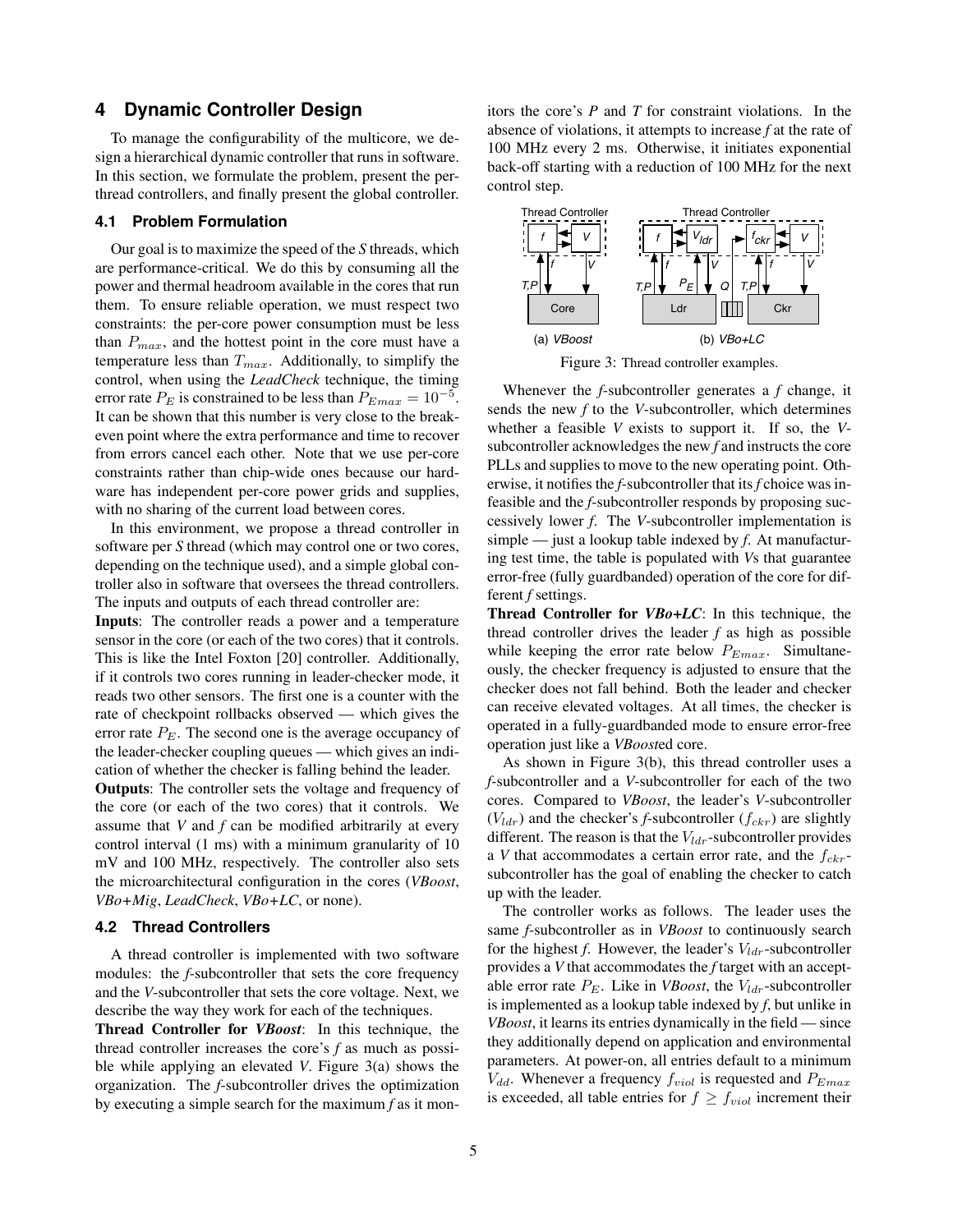| Chip parameters                                        |                                                    |  |  |  |  |
|--------------------------------------------------------|----------------------------------------------------|--|--|--|--|
| # cores: 16                                            | Per-core max power $P_{max}$ : 12W                 |  |  |  |  |
| Technology: 32nm                                       | Heatsink thermal resistance $R_{th}$ : 0.33K/W     |  |  |  |  |
| Core parameters                                        |                                                    |  |  |  |  |
| Area: $3 \times 3mm$ (excluding L2)                    | Nominal unoptimized frequency: 5GHz                |  |  |  |  |
| Width: 6-fetch 4-issue 4-retire OoO                    | L1 D Cache: 16KB WT, 2 cyc access, 4 way, 64B line |  |  |  |  |
| ROB: 152-entries                                       | L1 I Cache: 16KB, 2 cyc access, 2 way, 64B line    |  |  |  |  |
| Issue Window: 40 fp, 80 int                            | L2 Cache: 2MB WB, 2ns access, 8 way, 64B line,     |  |  |  |  |
| LSQ Size: 54 LD, 46 ST                                 | shared by two cores, has stride prefetcher         |  |  |  |  |
| Branch pred: 80Kb tournament                           | Memory: 80ns round trip, 10GB/s max. per core      |  |  |  |  |
| <i>LeadCheck</i> parameters                            |                                                    |  |  |  |  |
| Max. error rate: $P_{Emax}$ : 10 <sup>-5</sup> err/cyc | Max Leader-Checker lag: 512 instrs or 64 stores    |  |  |  |  |
| Migration interval: $250\mu s$                         |                                                    |  |  |  |  |

Table 2: Microarchitecture parameters.

*V* by  $10mV$ . In this way, the table entries monotonically converge toward the minimal *Vs* that ensure  $P_E < P_{Emax}$ . However, because of the monotonicity, transient bursts of errors can drive *V* to values that are unnecessarily high in steady state. To combat this tendency, all entries are decremented by 10 mV once per second.

The  $f_{ckr}$ -subcontroller in the checker, rather than maximizing the checker's *f*, attempts to keep the leader–checker coupling queues no more than half and no less than one quarter full. It does so by treating the leader–checker pair as a GALS system and applying the *attack-decay* control algorithm [26] as follows. Whenever the queues are more than half full, the checker *f* is increased (*attack*) by 200 MHz per ms. When they are less than one quarter full, the *f* is decreased (*negative attack*) by 100 MHz per ms. Otherwise, the *f* is decreased by 100 MHz every 10 ms (*decay*).

Thread Controllers for *VBo+Mig* and *LeadCheck*: These controllers are special cases of the two organizations already presented. In *VBo+Mig*, each of the two cores has the *f*-subcontroller and *V*-subcontroller of *VBoost*. The only difference is that, in the inactive core, the *V*subcontroller turns off the power supply to conserve power. The thread controller for *LeadCheck* is a degenerate case of *VBo+LC*'s where the two *V*-subcontrollers veto any *f* that is infeasible at the nominal *V*.

#### **4.3 Global Controller**

The global controller receives information from a higher level of the system (e.g., the operating system or the runtime) about which threads are *S* threads and which cores are idle. It then attempts to speed-up all the *S* threads and shut down the remaining idle cores. To keep the control simple, the global controller simply selects one technique, which all the thread controllers apply to the *S* threads — *VBoost*, *VBo+Mig*, *LeadCheck*, *VBo+LC*, or none. All thread controllers are asked to apply the same technique.

The algorithm used by the global controller is based on a greedy heuristic that works well in our experiments of Section 6. Specifically, if the chip has enough idle cores to dedicate two cores to each *S* thread, then the global con-

| $V_{dd}$              | $0.8 - 1.3V$    |
|-----------------------|-----------------|
| $V_{t0-nom}$          | 250mV           |
| To                    | $85^{\circ}$ C  |
| $T_{max}$             | $100^{\circ}$ C |
| $\overline{K}_{DIBL}$ | $-150mV/V$      |
| $\overline{K}_{temp}$ | $-1.5mV/K$      |
| $\boldsymbol{n}$      | 1.5             |
| $\alpha$              | 1.3             |

Table 3: Technology parameters.

| $V_{t0}$ random $\sigma/\mu$      | $6.4\%$ |
|-----------------------------------|---------|
| $V_{t0}$ systematic $\sigma/\mu$  | $6.4\%$ |
| $L_{eff}$ random $\sigma/\mu$     | $3.2\%$ |
| $L_{eff}$ systematic $\sigma/\mu$ | $3.2\%$ |
| Corr. range $(\phi)$              | 1cm     |

Table 4: Variation parameters.

troller selects *VBo+LC* for application. Otherwise, it selects *VBoost*. This heuristic is shown in Section 6 to be suboptimal only in rare cases when the chip is in the *Individual* regime of Section 3.2. Finally, the global controller reruns its algorithm every time when the number of *S* or *R* threads changes.

## **5 Experimental Setup**

This section describes the modeling and optimization procedure used to evaluate LeadOut.

#### **5.1 Microarchitecture Model**

We model a cache-coherent multicore comprising 16 high-performance out-of-order cores, each configured as shown in Table 2. The core design is slightly more aggressive than current designs like the Intel Core i7 [13]. The cores contain the coupling link described in Section 3.3. Pairs of cores share an L2 cache. Each core has an independent  $V_{dd}$  and  $f$  domain, while the L2 caches have a fixed  $f$  and a fixed  $V_{dd}$  of 1V.

Thermal parameters are modeled on a desktop processor with a typical per-core power consumption of 6W and a maximum per-core power consumption  $P_{max}$  of 12W using a standard cooling solution. The floorplan, shown in Figure 2, is loosely based on the default EV6 floorplan from HotSpot [27].

## **5.2 Technology Model**

We model a 32nm technology that is an incremental improvement on Intel's current high-performance 45nm process [3]. ITRS [15] projects that neither threshold nor supply voltage are scaling in the near term, so we use most values directly from [3] in our model, as shown in Table 3. The constant of proportionality for leakage in Equation 4 is set so that when all cores are active and under uniformly nominal conditions ( $V_{dd} = 1V$ ,  $T = 85\degree C$ , and no process variation), the die expends 20W of leakage power (out of a total power of about 96W).

The maximum  $V_{dd}$  allowed by the process is an especially critical parameter that limits the performance scaling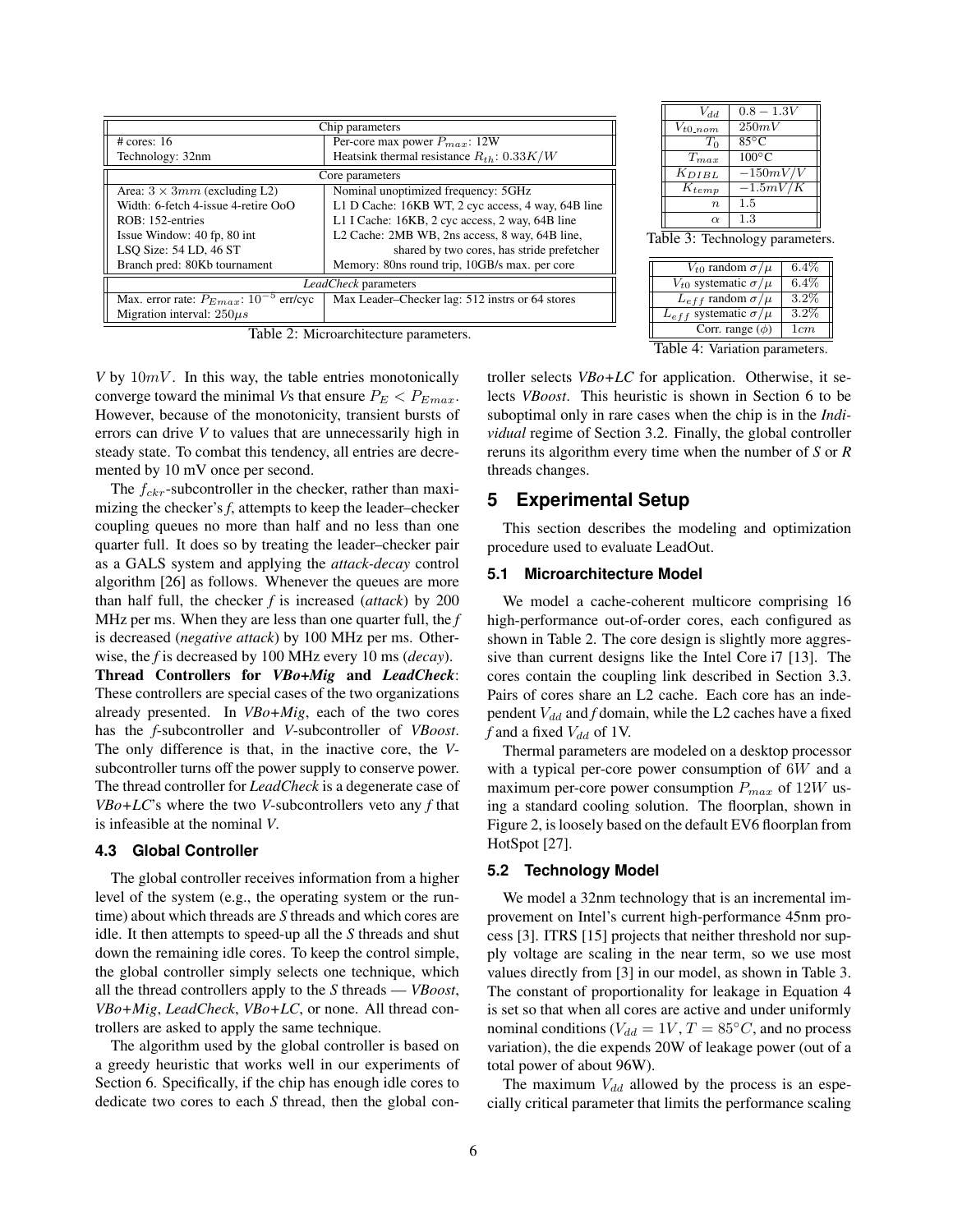

of *VBoost*. In the current 45nm process, the maximum  $V_{dd}$ ranges from 1.26V to 1.38V depending on the processor's current draw [13] (lower values at higher currents). These values are likely to decrease slightly in future technologies in order to meet reliability requirements. Therefore, for simplicity, we assume a maximum  $V_{dd}$  of 1.3V and a nominal value of 1V.

The frequency guardband is critical to the performance of *LeadCheck* schemes. We assume that during manufacturing test, the critical path delay of each core is measured at  $T_{max}$ . A worst-case timing margin – the guardband – is then added to this delay to obtain the rated clock period. Unfortunately, the exact guardbands for current processes are not publicly disclosed. For most of the evaluation, we set the guardband at 15%. Subsequently, Section 6.4.2 undertakes a sensitivity study.

To model process variation, we use VARIUS [24], with the parameters shown in Table 4. We model both random (spatially uncorrelated) and systematic (spatially correlated) variations in  $V_t$  and  $L_{eff}$ . The magnitude of the random  $V_{t0}$  variation assumed agrees with recent measurements [1].

#### **5.3 Simulation Method**

To measure performance and power consumption, we use a cycle-accurate timing simulator based on SESC [22], augmented with Wattch [4] in a closed loop with the leakage model of Section 3.1 and HotSpot [27] for temperature modeling. Die variation maps generated by VARIUS [24] inform the leakage calculation. VARIUS also calculates the per-core error rate for the current  $V_{dd}$ , T, and f conditions. We run all the SPECint2000 applications except for eon.

Given this optimization infrastructure, we perform three types of experiments. First, we characterize the performance and power of each technique. These experiments incorporate the effects of process variation. Specifically, each result is the average of 50 simulations, each using a different sample die variation map. Secondly, we construct a pseudo-oracle against which to compare the results of our proposed dynamic controller. The pseudo-oracle uses Nelder-Mead optimization [21] to generate static (i.e., not time-varying) values for the controller outputs from Section 4.1. Finally, we conduct sensitivity studies. For these experiments, we use only one typical die selected from among the 50 samples created before due to limitations in simulation time.

## **6 Evaluation**

Our evaluation first examines the impact of each of the techniques for single-thread performance (Sections 6.1 and 6.2). In the process, it compares the performance of our thread controller to the pseudo-oracle, and identifies the key performance-limiting constraints under different loading conditions. Next, it characterizes the powerperformance tradeoffs available with the different techniques (Section 6.3). It also provides a sensitivity study (Section 6.4). Finally, it charts the performance of Lead-Out on a workload requiring multiple high-speed threads (Section 6.5).

## **6.1 Performance**

The performance of both *LeadCheck* and *VBoost* is determined by the application's responsiveness to frequency increase (i.e., the degree to which the application is CPUbound) and the amount of frequency increase that is possible within the  $P_{max}$ ,  $T_{max}$ ,  $V_{ddmax}$ , and  $P_{Emax}$  constraints. We begin with the goal of speeding up a single target thread. This speedup will be highly dependent on the chip's loading conditions, which we measure in terms of the number of idle cores that are available, constituting the budget to run the target thread. An un-loaded chip would have all 16 cores available, while a maximally-loaded chip would have only one core available and the other cores would be active running other load. Note that *LeadCheck*, *VBo+Mig*, and *VBo+LC* require a core pair to run, so are only applicable when there are at least two cores available.

Figure 4 shows the performance improvement attained by the SPECint applications after applying each of the techniques. Recall that each result is the mean across all sample variation-afflicted dies. The improvements are over the application running on a plain core — an environment we call *Unoptimized*. For each application, the individual bars correspond to the different techniques. In a given bar, we stack the improvements attained under different amounts of load in the multicore — measured in number of available cores. Specifically, the top segment represents the lightest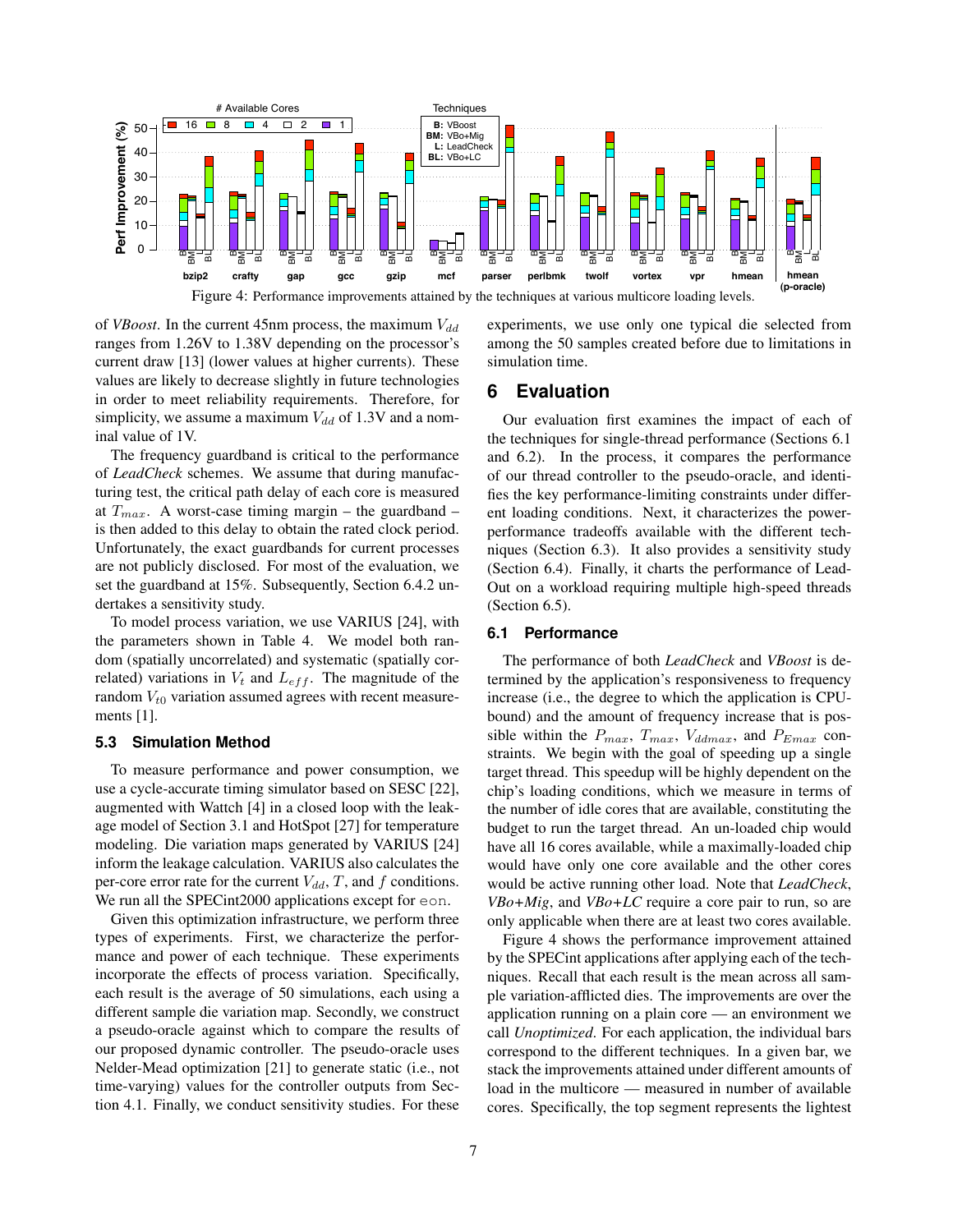

Figure 5: Relative incidence of limiting constraints across all applications and die samples. The numbers above the bars show the average power consumption of the *S* thread on each system (summing the contributions of two cores, if applicable).

possible load, where all 16 cores are available to run the critical thread; the bottom segment represents the heaviest load, where 15 cores are busy and only one core is available. The figure also shows the harmonic mean (*hmean*) and the harmonic mean with oracle (*hmean p-oracle*). We will discuss the latter later.

In situations with just one core available, the only applicable technique is *VBoost*. Looking at *hmean*, *VBoost* improves performance by 12% on average. If two cores are available, *LeadCheck* comes online to provide a performance gain of 12% in *hmean*, compared to *VBoost*'s 14%. Note that even at such high loading, the system is at least in the *Synergistic* regime. This is seen by combining *Lead-Check* and *VBoost* into *VBo+LC*, which delivers a 26% average performance improvement. The *Individual* regime is not seen in these experiments. While certain dies may experience the *Individual* regime, the average of the 50 runs never does. This can be seen from the fact that *VBo+LC* always outperforms *LeadCheck*.

For all loads, *VBo+Mig* in *hmean* provides a consistent and compelling improvement of 20% over *Unoptimized*. In some lightly-loaded systems, it is slightly outperformed by *VBoost*. This is due to an artifact of our thread controller implementation<sup>1</sup>. Finally,  $VBo+LC$  performs much better than either technique alone — especially as the number of available cores increases. When all 16 cores are available, we can see from *hmean* that *VBo+LC*'s average performance improvement is 38%.

The rightmost group of bars (*p-oracle*) shows the performance of the pseudo-oracular optimizer of Section 5.3. We see that the real controller performs comparably to the pseudo-oracle — although the latter does not provide a strict upper bound on performance because its outputs are static.

1For simplicity, we set the *f* of both cores in the *VBo+Mig* pair to be that of the slower core in the pair. This makes it slightly slower than *VBoost* under best-case conditions.



Figure 6: Per-thread power consumption vs. performance under different load conditions.

## **6.2 Limiting Constraints for Each Technique**

To explain these performance trends, Figure 5 shows the limiting constraints for each technique and loading level. The size of each bar segment represents the fraction of samples (out of 550, given by 50 dies times 11 applications) from the pseudo-oracular experiments in which the particular constraint was the *limiting* one. The constraints can be  $P_{Emax}$ ,  $P_{max}$ ,  $T_{max}$ , or  $V_{ddmax}$ . The number above each bar is the average power consumption of a latency-critical  $(S)$  thread under that configuration (adding the contributions of two cores, if applicable).

The three regimes of Table 1 appear in the figure as follows. When *LeadCheck* is limited by  $P_{max}$  or  $T_{max}$ , the system is in the *Individual* regime. This regime is seen in about 10% of the cases when two cores are available. When *LeadCheck* is limited by  $P_{Emax}$  and  $VBo+LC$  is mostly limited by  $P_{max}$  or  $T_{max}$ , the system is in the *Synergistic* regime. This is the dominant regime for 2-8 available cores. It also appears 50% of the time for 16 available cores. Finally, when  $VBo+LC$  is often limited by  $P_{Emax}$  or  $V_{ddmax}$ , it is *Unfulfilled*. This is seen 50% of the time for 16 available cores.

In a heavily-loaded system (e.g., one core available), the high total power consumption of all the cores on chip raises the heatsink temperature, reducing thermal headroom. Consequently, when we apply *VBoost*, it increases the voltage only slightly before hitting the temperature limit. The result is that *VBoost* provides only modest performance improvements on a fully-loaded system.

When the system has two available cores, *VBoost* remains temperature limited, able to dissipate only 9W on average. *VBo+Mig* addresses the thermal problem effectively, allowing the thread to dissipate 12W (over two cores) on average and reach the supply voltage limit in many cases. Referring to Figure 4, this provides substantial marginal performance gains over *VBoost*. Meanwhile, *LeadCheck* opens a new avenue for performance enhancement: *LeadCheck* is limited by  $P_{Emax}$  and has ample room to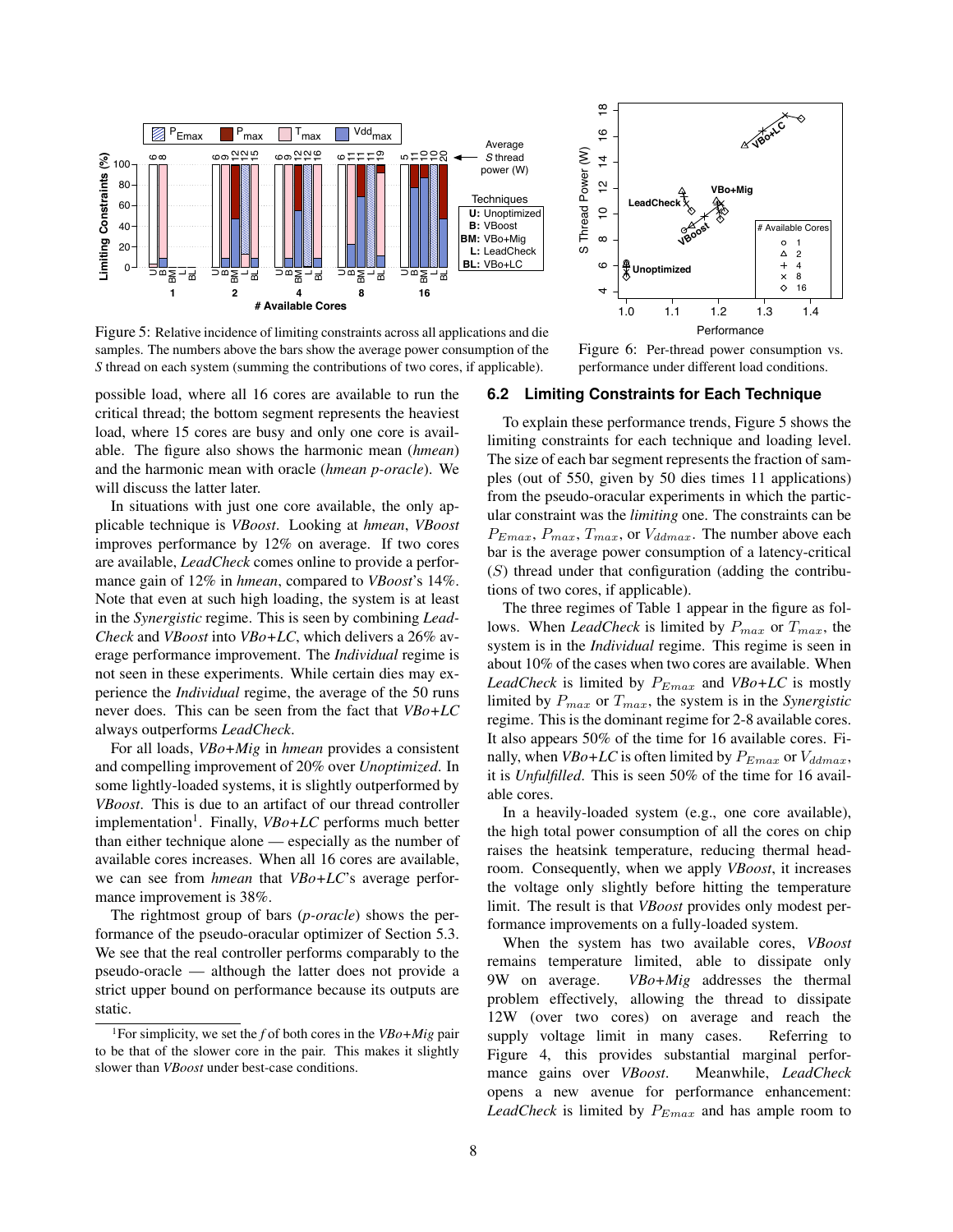grow in power and temperature. In other words, *Lead-Check* provides an *orthogonal* means of increasing performance. When *VBoost* and *LeadCheck* are used together in *VBo+LC*, they work in the *Synergistic* regime. Referring to Figure 4, they attain substantial improvements. They are bounded mainly by temperature.

The cases of four to eight available cores show that *Lead-Check* is usually limited by  $P_{Emax}$  and  $VBo+Mig$  is often limited by  $V_{ddmax}$ , but by applying  $VBo+LC$ , we usually arrive at the power or temperature limits. This is still the *Synergistic* regime.

In unloaded systems (16 available cores), *VBoost* and *VBo+Mig* are practically limited by  $V_{ddmax}$ , while *Lead-Check* is limited by  $P_{Emax}$ . After combining them in *VBo+LC*, the system is still limited by  $V_{ddmax}$  about 50% of the time. In these cases, the system works in the *Unfulfilled* regime. It has left-over power and temperature headroom to accommodate other techniques that increase single-thread performance.

Overall, the key benefit of combining *LeadCheck* with *VBoost* is that they provide orthogonal means of improving performance because they have different limiting constraints. This leads to the *Synergistic* and *Unfulfilled* regimes.

#### **6.3 Power–Performance Tradeoffs**

To fully assess the different techniques, Figure 6 shows the performance and power consumption of a latencycritical (*S*) thread under the different techniques and a range of loading conditions. The power and performance reported are the mean across all applications and dies. The performance is normalized to the *Unoptimized* environment. In the figure, each curve corresponds to one technique. The diamond point on each curve represents an unloaded system with 16 available cores, while the circle (or the triangle in the case of *LeadCheck*, *VBo+Mig*, and *VBo+LC*), represents a heavily-loaded system. Other markers on each curve identify the remaining loading points from Figures 4 and 5.

This plot shows the *composability* of the *LeadCheck* and *VBoost* (or *VBo+Mig*) techniques, and the great *capability* of the *VBo+LC* technique. Indeed, the figure shows that, roughly speaking, *LeadCheck*, *VBoost*, or *VBo+Mig* deliver at best a 20% improvement in single-thread performance at the cost of doubling the power of the thread. However, *VBo+LC* delivers a 38% improvement in singlethread performance at the cost of trebling the thread power. This is a remarkably high performance improvement. It is unreachable with either base technique alone, and shows that the two base techniques are orthogonal. For the arguably more likely case when only 8 cores are available, *VBo+LC* improves single-thread performance by 34% while consuming 220% more power than *Unoptimized*.

The figure also shows that, in practice, *VBoost* (and *VBo+Mig*) are more power-efficient than *LeadCheck*. At approximately the same power, *VBoost* and *VBo+Mig* deliver higher performance than *LeadCheck*.

Finally, we note that power consumption does not increase monotonically with performance. For most techniques, power decreases slightly for the highest performance point — namely, the one with the lowest load. This is due to the decrease in leakage power at the lower die temperatures that prevail under light load. When most of the cores on the die are idle, the total chip power dissipation is low, so the heatsink is cold. A low temperature means that leakage is low.

## **6.4 Sensitivity Analysis**

We now characterize the sensitivity of the performance improvements. In many cases,  $T_{max}$  is a limiting factor, so we examine different thermal design points. Additionally, *LeadCheck* systems achieve their performance improvements primarily by consuming guardband, so we evaluate several different guardband sizes. Finally, we consider different per-core power limits that correspond to weaker and more robust per-core power grids. Figure 7 shows the three sensitivity studies, varying the parameters that have been assumed for the preceding experiments (labeled as "default"). All numbers are normalized to the performance of *Unoptimized* with the same parameters under the same conditions. Note that the default-parameter bars are not exactly like those in Figure 4 because here, we only simulate a single (typical) die, rather than 50 samples. In the following, we consider each plot in turn.

#### **6.4.1 Power/Thermal Envelope**

We consider three different power/thermal environments, namely *laptop*, *desktop*, and *server*, as shown in Table 5. The configurations vary the total number of cores on the chip to fit into their respective thermal envelopes — 4 cores in *laptop*, 16 cores in *desktop*, and 24 cores in *server*. Additionally, *server* assumes a powerful high-airflow cooling system typical of datacenter installations, while *laptop* is constrained by a relatively weak heatsink due to its physical confines<sup>2</sup>.

|                         | Laptop | Desktop | Server |
|-------------------------|--------|---------|--------|
| # Cores                 |        | 16      | 24     |
| TDP(W)                  | 24     | 96      | 144    |
| Heatsink $R_{th}$ (K/W) | 1.3    | 0.33    | 0.30   |
| Ambient $T(K)$          | 313    | 313     | 305    |

Table 5: Power/thermal environments for the sensitivity study.

Figure 7(a) shows that the performance trends are very similar in all three thermal environments. For example, in an unloaded system, the performance gains for each technique are very close across all environments. This is a result of changing the number of cores in the chip at the same

<sup>2</sup>*Laptop*, *desktop*, and *server* heatsinks are modeled on Aavid Thermalloy types 3680, 1002/D, and 037704, respectively.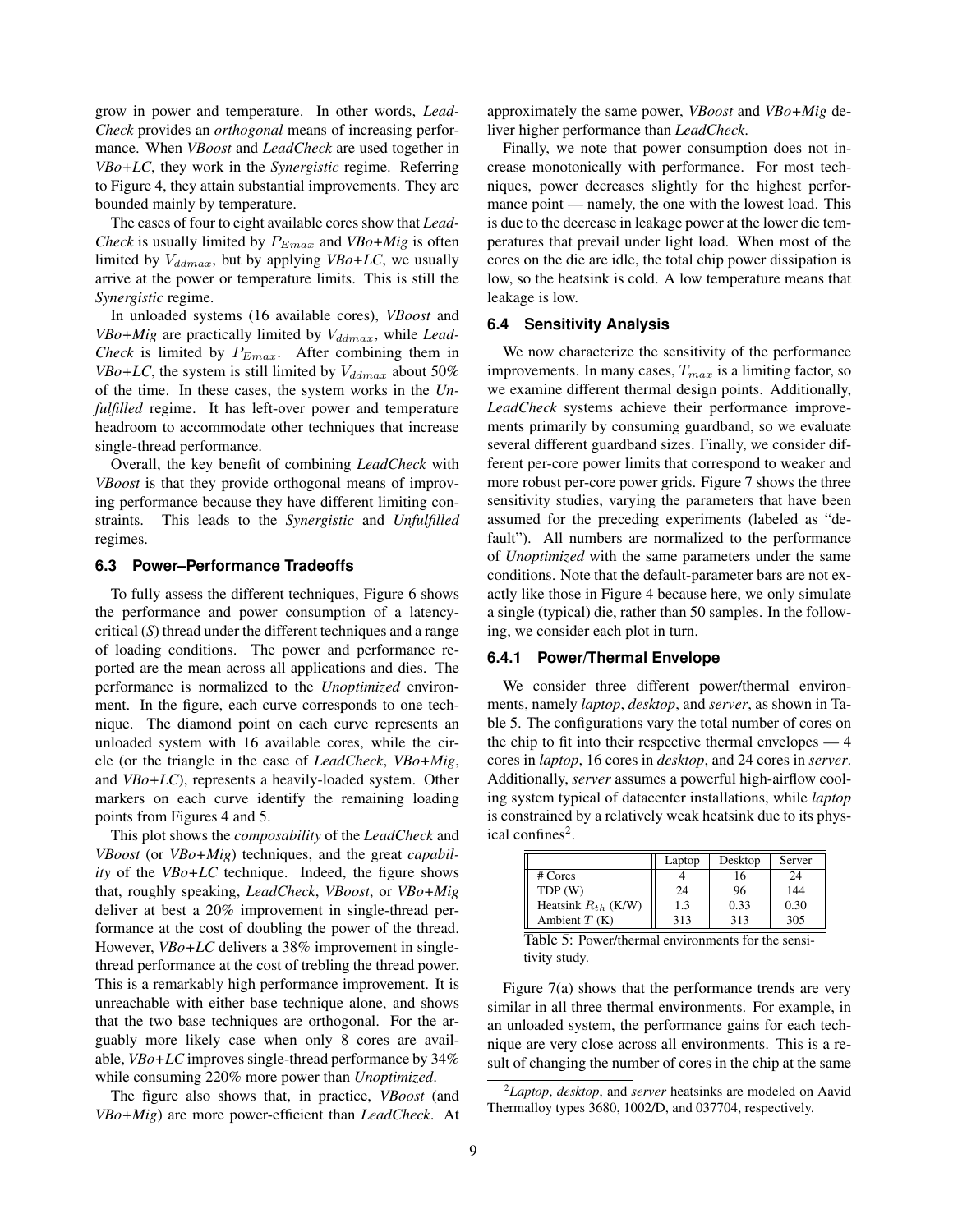

Figure 7: Sensitivity of performance improvements to the thermal environment (a), process guardband (b), and power grid design (c).

time as we change the quality of the heatsinks.

#### **6.4.2 Guardband**

Figure 7(b) shows that, as the process guardband increases from 10% to 20%, the effectiveness of *LeadCheck* also grows. This is because *LeadCheck* gets much of its speedup from removing the guardband (refer to Figure 1(b)). As the guardband increases from  $10\%$  to  $15\%$ , the returns from *LeadCheck* grow by roughly 0.04. However, if the guardband increases above 15%, the performance benefits from *LeadCheck* rise at a slower rate tempered by the responsiveness of the application performance to frequency increases and by the lower frequency of the checker core.

#### **6.4.3 Power Grid Capacity**

Figure 7(c) shows how increasing the per-core power constraint  $P_{max}$  impacts performance. From a design perspective, supporting a higher  $P_{max}$  requires a more robust per-core supply grid with lower resistance, higher decoupling capacitance, and lower inductance, which can be difficult to achieve. The *default* design assumed a grid capable of supplying a worst-case power equal to twice the average power consumption of the applications, which we believe represents a typical design. Decreasing that budget by one third to arrive at  $P_{max} = 8W$  degrades all techniques except *LeadCheck*, but they still provide compelling speedups. Increasing the budget by one third to 16W benefits only the most power-hungry cases and even then, only slightly. The heavily-loaded systems benefit little because they are temperature-limited. Overall, we conclude that none of the techniques requires more than a standard power distribution system.

#### **6.5 Configurability**

The previous evaluations focused on the goal of optimizing *a single thread*, but when executing a multiprogrammed workload or an application with some, limited parallelism,

it will often be necessary to speed up a *larger number S* of latency-critical threads (Section 3.3). Here, the key question is how much performance can be delivered to the *S* latency-critical threads while the chip concurrently runs a specified number *R* of throughput-oriented threads.

In this section, we again use 16 cores per chip. Recall that *LeadCheck*, *VBo+Mig*, and *VBo+LC* all use two cores to speed-up a single  $S$  thread. Therefore, they can execute at most  $S = 8$  latency-critical threads when the system is otherwise unloaded. Only *VBoost* is able to speed-up  $S > 8$  threads.

Figure 8 shows the percentages of performance improvement experienced by an *S* thread for each technique when the application demands different numbers of  $R$  and  $S$ threads. Plots (a)-(d) correspond to one technique (or a fixed combination of them) each, while plot (e) corresponds to the algorithm used by the global controller (Section 4.3), namely choose *VBo+LC* if there are twice as many idle cores as *S* threads, or *VBoost* otherwise. Each plot shows iso-performance contours for the *S* threads in increments of 2%. Performance is normalized to that of an unoptimized chip running the same number of threads. For techniques that use two cores per *S* thread (plots (b), (c), and (d)), the region where  $R + 2S > 16$  is infeasible; for *VBoost* (plot (a)), the region where  $R + S > 16$  is infeasible. Finally, plot (e) is an "overlay" of plot (d) when *VBo+LC* is feasible and plot (a) otherwise.

For their feasible configurations, both *VBo+Mig* and *LeadCheck* offer consistent per-thread performance improvement, varying by less than 2% over the entire feasible range of *S* and *R*. When available, *VBo+LC* always offers superior performance improvements to either technique alone. However, that performance is more sensitive to the particular value of *S* and *R* demanded. Likewise, the performance of *VBoost* falls off as the number of *S* threads approaches the limit.

Plot (e) demonstrates the benefits of having a configurable multicore. When the chip must run many  $S$  and  $R$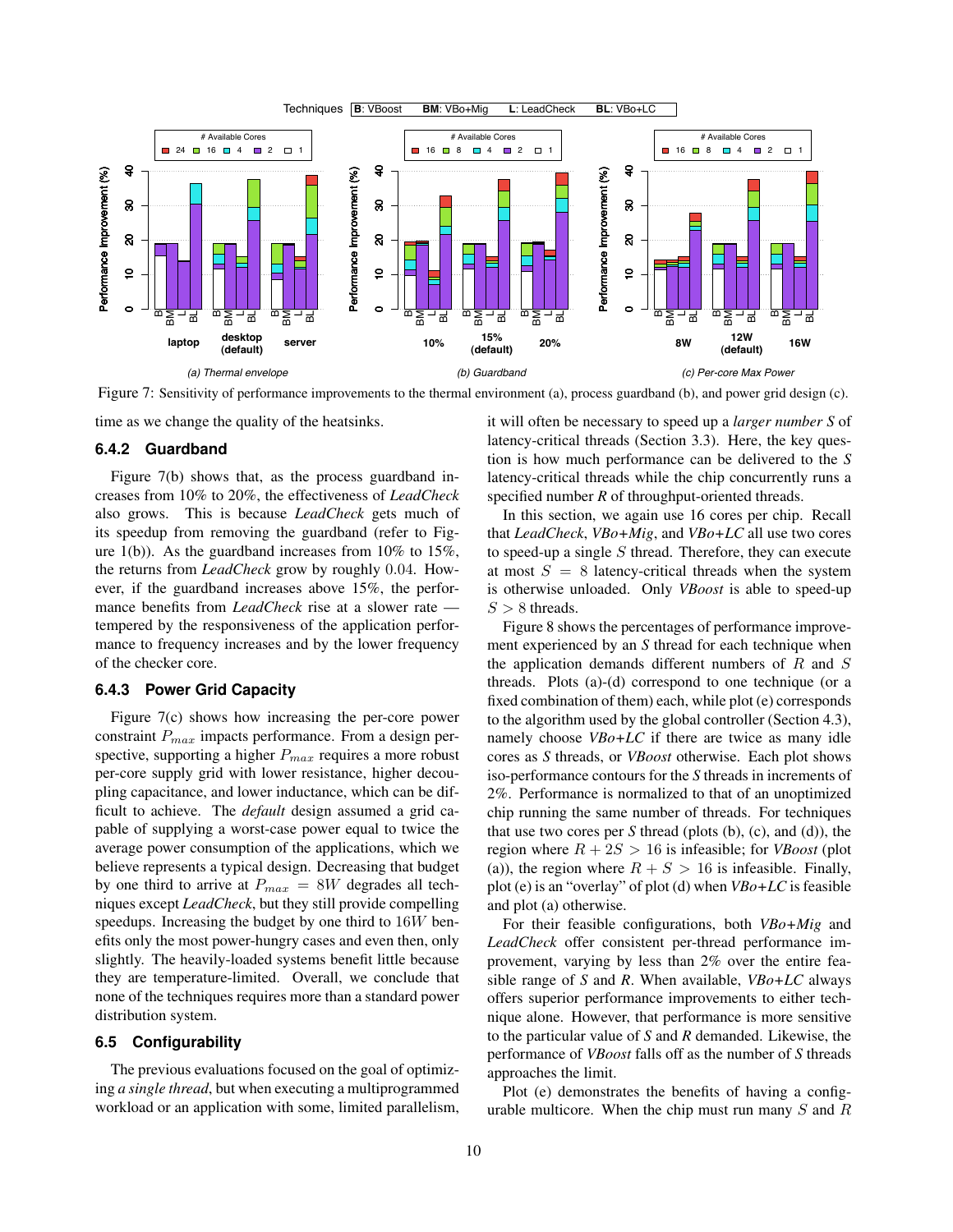

Figure 8: Performance improvements (in percent) experienced by each *S* thread when the application demands different numbers of *R* and *S* threads. For each technique, there is an area of infeasible configurations. Iso-performance contours are shown in the feasible regions.

threads at the same time (darker region), the system uses *VBoost* and attains good performance. When the number of *S* threads is low or the load is light (light region), it then switches to *VBo+LC*, delivering higher performance than *VBoost* alone would deliver. If the system only had *Lead-Check*, it would provide less performance increase in the light region and would be helpless in the dark region.

## **7 Related Work**

Architects have long recognized the need for configurable multicores. Slipstream [12] used cores in coupled mode to execute parallel applications and found that, even for the highly-parallel SPLASH-2 benchmarks, a 32 processor system running 16 threads in coupled mode usually outperformed the same system running twice as many threads in uncoupled mode. More recently, Core Fusion [16] and TFlex [17] have shown speedups over static heterogeneous multicores on a wide range of applications by combining pipeline resources from neighboring cores to improve the IPC of critical threads.

Although it uses similar hardware support, the *VBoost* technique is distinct from DVFS, which has been proposed and used [5] to minimize power consumption by throttling back core frequency and voltage when performance is not required. *VBoost* applies the concept in reverse, to *increase*

performance when possible. Intel's Turbo Boost [14] is the first commercial example.

Leader-checker schemes such as Slipstream [12, 30], Dual-Core Execution [31], Future Execution [8], and Paceline [9] are a somewhat new development emerging in an era of plentiful cores. They allow two cores to be coupled in executing a single thread, but each boosts the leader performance in different ways: Paceline relies on timing speculation, Slipstream elides instructions, Dual-Core Execution speculates past cache misses, and Future Execution uses value prediction.

The combination of timing speculation with DVFS has also been examined before. Specifically, Razor [7] combined voltage reduction with latch-level timing speculation and error correction to save power. Similarly, EVAL [25] proposed trading off performance, error rate, and power in a configurable core with timing speculation support. EVAL differs from LeadOut in three key ways. First, EVAL uses several intra-core supply voltage and frequency domains, while LeadOut uses only one domain per core. Second, EVAL's timing speculation is not configurable, since its per-core DIVA-style [2] checker is always on, consuming power and area. Finally, EVAL configures microarchitecture structures inside the core (e.g., the size of the issue queue or the body bias applied to the execution unit), while